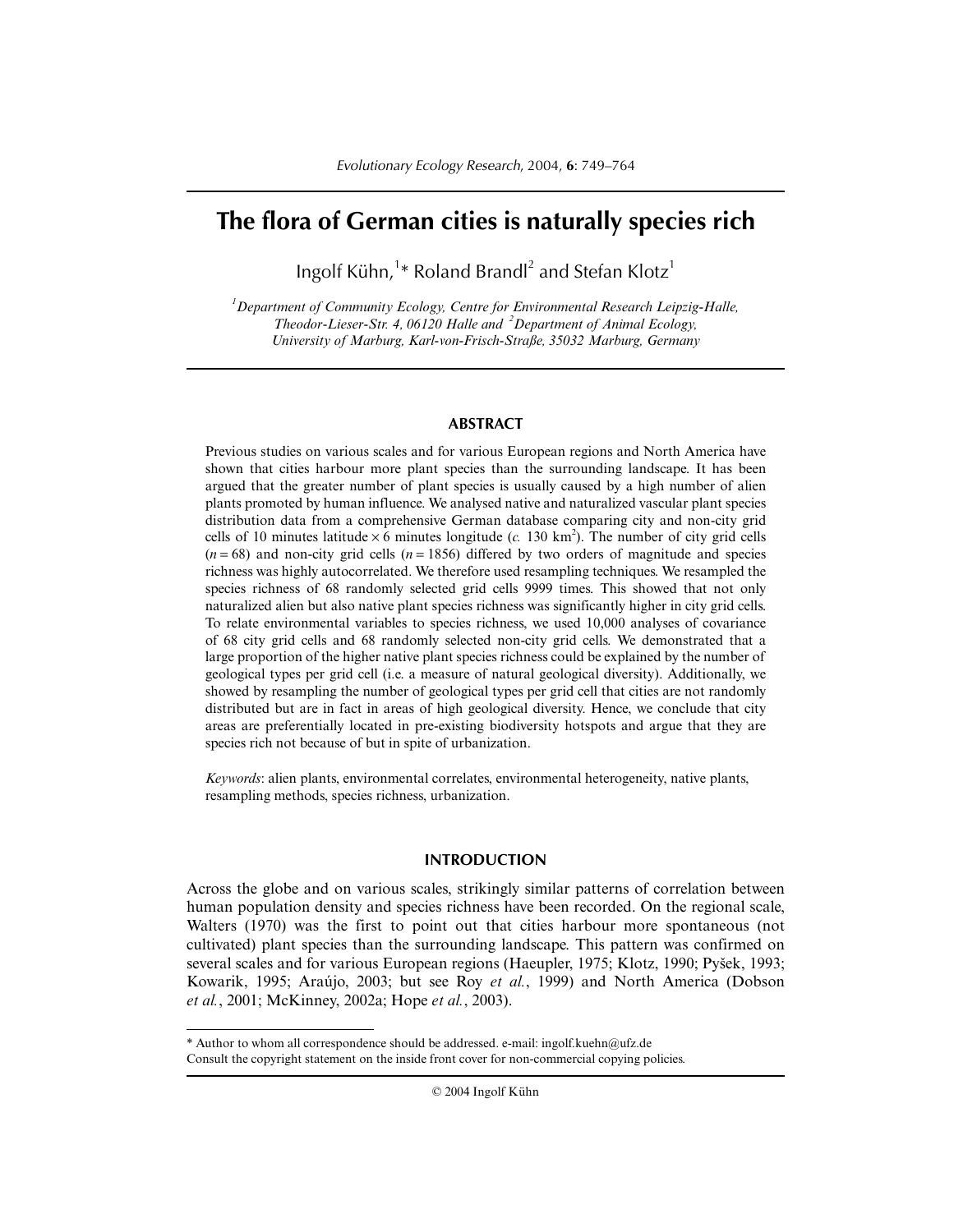This pattern is even more striking considering how changes and developments in human land use alter ecosystems. Such land-use changes induce changes in a variety of factors (e.g. Sukopp and Werner, 1983; Gilbert, 1989; Wittig, 1991; Collins *et al.*, 2000; Pickett *et al.*, 2001), including increases in temperature ('heat effect' in the city) and rainfall (Landsberg, 1981; Oke, 1982), pollution (Douglas, 1983), impervious surfaces, habitat fragmentation and disturbance (Kowarik, 1995; Trepl, 1995). However, fragments of semi-natural vegetation and agricultural land within or surrounding the cities contribute to higher biodiversity.

It is often argued that the majority of alien species establish in cities by means of cultivation (Barthlott *et al.*, 1999; Kent *et al.*, 1999). Thus, the higher species richness in cities could mainly be ascribed to alien species (e.g. McKinney and Lockwood, 2001). Plants that are adapted to stress or human land use and occur preferably within cities were termed 'urban specialists' by Hill *et al.* (2002). Such species could increase urban plant species richness (Pyšek, 1998) further. Similarly, disturbance or perturbation may lead to increased plant species richness at intermediate levels (Sukopp and Trepl, 1987; Kowarik, 1990, 1991, 1995; Pyšek, 1993; see Huston, 1994, for a general framework). Additionally, because botanical research institutes tend to be more often in big cities, some have argued that the species richness of cities is a sampling artefact (Barthlott *et al.*, 1999). Further general issues are the effect of area size on species richness (e.g. Rosenzweig, 1995) and the influence of spatial autocorrelation on statistical analyses (e.g. Fortin *et al.*, 1989; Lichstein *et al.*, 2002). These can cause severe problems but have largely been neglected by previous analyses.

Previous studies focused primarily on the increased richness of alien plant species due to human influence. However, richness patterns of plant species correlate, for example, with productivity (e.g. Waide *et al.*, 1999; Mittelbach *et al.*, 2001), landscape heterogeneity (e.g. Wohlgemuth, 1998; Deutschewitz *et al.*, 2003; Kühn *et al.*, 2003), climate (e.g. Wohlgemuth, 1998) and other 'natural' factors, which, in turn, may covary with human population density or settlements. As natural factors are important determinants for plant species richness and as naturalized aliens account usually for just a small fraction of urban plant species richness in Germany (e.g. Kowarik, 1995; Pyšek, 1998), we focus on the proportions of natural and man-made factors as correlates for native and naturalized alien plant species richness. From previous studies we know that natural factors such as geological diversity, soil diversity and landscape diversity are positively correlated with native and alien plant species richness (Deutschewitz *et al.*, 2003; Kühn *et al.*, 2003). Thus, we hypothesize that these natural factors are not only the most important correlates of plant species richness but are also relevant factors for the location of cities.

# **MATERIALS AND METHODS**

### **Data sources**

Species numbers were calculated from the database on German flora (FLORKART, see http://www.floraweb.de), maintained by the German Centre for Phytodiversity at the Federal Agency for Nature Conservation (Bundesamt für Naturschutz, BfN). FLORKART is the central database that includes all provincial or regional mapping schemes throughout Germany. The data were mainly assembled by thousands of volunteers who recorded the flora of their respective grid cells. This work was initiated by a mapping scheme for Central Europe (Ehrendorfer and Hamann, 1965; Ellenberg *et al.*, 1968), which unfortunately could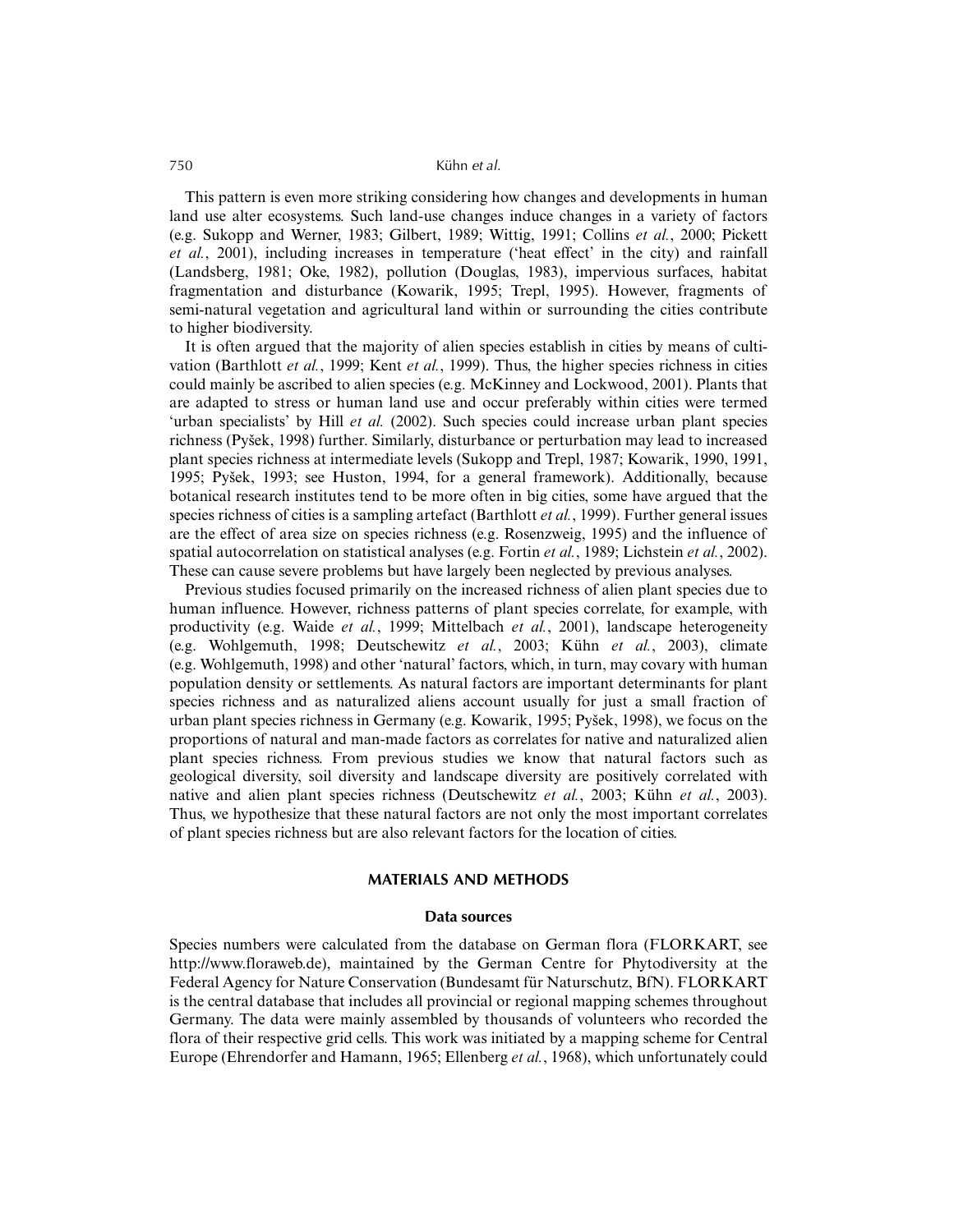not be realized in the desired manner. Nevertheless, a multitude of more regional mapping schemes led to distribution atlases for West Germany (Haeupler and Schönfelder, 1989) and East Germany (Benkert *et al.*, 1996). Both atlases, many publications on local or regional floras from the nineteenth century and the first half of the twentieth century, several very recent mapping schemes and corrections were incorporated into the recent version of FLORKART. We choose to use FLORKART for our analysis because it contains more than 14 million records, of which 2.6 million are unique for each species in a  $6' \times 10'$  grid cell in the most recent time period, making it one of the most comprehensive European databases on plant species distribution. Therefore, we analysed this database. In our version of FLORKART, the time of recording is referenced as three time periods: before 1950, 1950 until 1979 and from 1980 (until 2001). We used the records from 1950 onwards. Localities of plant species are referenced within this database according to the German 1 : 25,000 Ordnance Survey Maps (10 minutes latitude  $\times$  6 minutes longitude, *c*. 130 km<sup>2</sup>, hereafter called 'grid cells'). Species numbers were the sums of all occurrences of both natives and naturalized aliens (thus omitting casual and cultivated occurrences, i.e. in gardens, arboretums, managed road verges, etc.).

Mapping intensity in Germany is very heterogeneous. Hence, only sufficiently well mapped grid cells were used for analysis. Mapping intensity was evaluated by designating 50 'control' species. These control species were the 45 most frequent species mentioned by Krause (1998) and five additional species. The latter five species were generalists and preferably inconspicuous or regarded by many volunteers as difficult to identify. By this, we wanted to minimize potential observer bias towards obvious, easily identifiable species. All 50 control species had to be present to include a grid cell in the analysis. This control reduced the number of grid cells from 2995 to 1928. These control species were omitted from further analyses to avoid circular reasoning. However, as the number of control species is a constant in all grid cells under analysis, this does not change the general outcome. We also carried out preliminary tests to establish if we could work with less than 50 or up to 100 species. Using less than 50 species (e.g. 30 or 40) included too many grid cells not sufficiently well mapped (since we knew at least some regions that were poorly mapped). Having more than 50 species (e.g. 80 or 100) led partially to the exclusion of well mapped regions as the additional set of species included less common ones.

Despite this control mechanism, it was impossible to use data from smaller grid cells. Though there are some regions that have been extremely well mapped in the past on the scale of a quarter ordnance survey map  $(5' \times 3')$  or smaller, such as Saxony (Hardtke and Ihl, 2000), Thuringia (Korsch *et al.*, 2002), Westphalia (Haeupler *et al.*, 2003) and the Dessau region (see Deutschewitz *et al.*, 2003), the chosen grid cell size for this study was the only one with a reasonably good coverage and quality for the whole of Germany.

We distinguished between native species (native to Germany) and alien species (species not native to Germany). Alien species were divided into pre-1500 aliens (so-called archaeophytes, promoted by agriculture from the Neolithic prior to the discovery of the Americas) and post-1500 aliens (so-called neophytes, introduced due to long-distance transport subsequent to the discovery of the Americas). We designated the immigration status according to BiolFlor (Kühn and Klotz, 2002). This distinction is established in Central European botanical research (e.g. Schroeder, 1969; Sykora, 1990; Pyšek, 1998; Hill *et al.*, 2002; Pyšek *et al.*, 2003), as both groups of aliens differ markedly (e.g. Pyšek *et al.*, 2002a,b), for example in ecology (the first are mainly species of arable fields, the latter occupy a wide variety of habitats), mode of introduction (the former immigrated across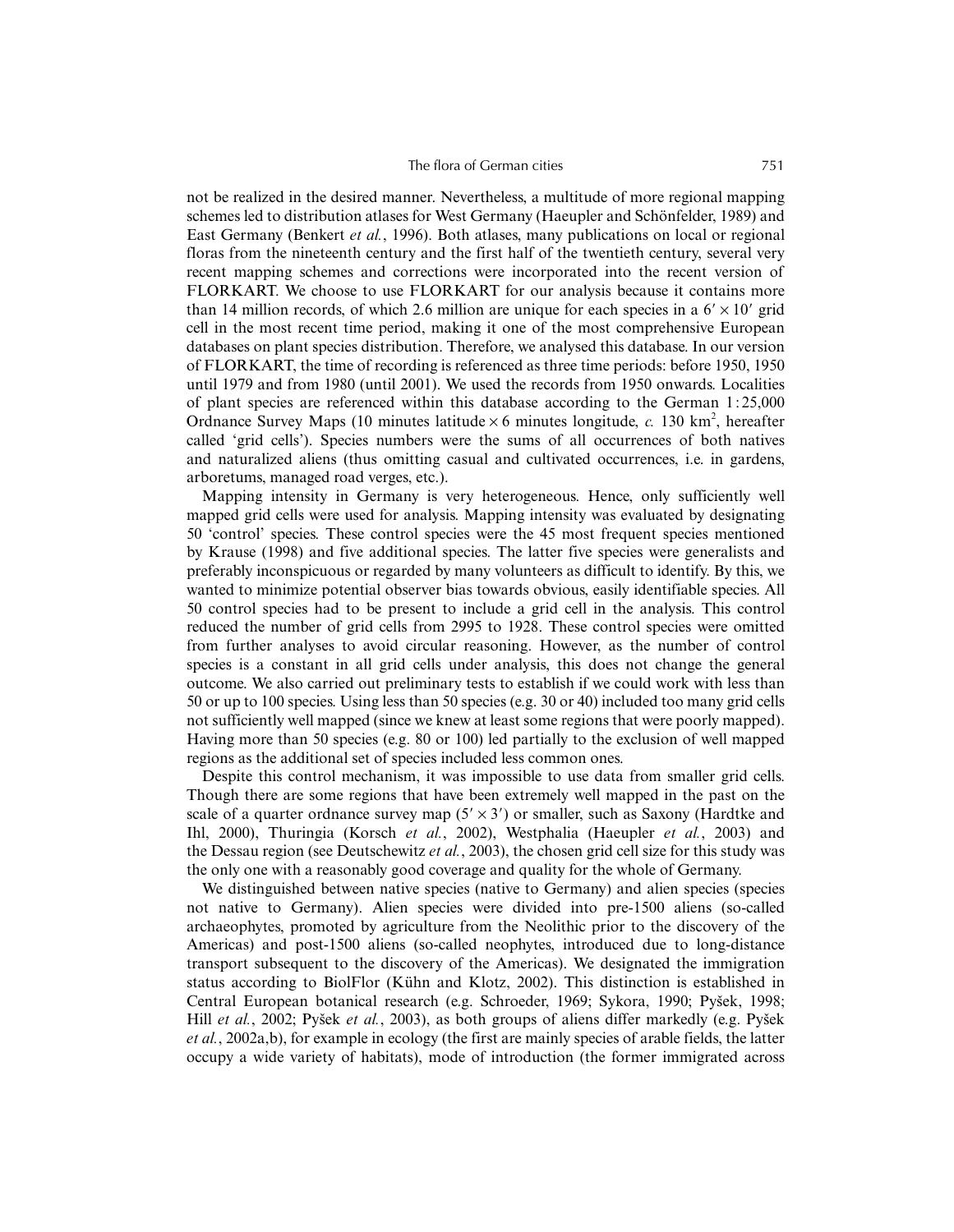short and medium distances without the assistance of man but into habitats provided by man, the latter arrived often by human mediated long-distance transport) and thus in evolutionary history. The combination of the two databases FLORKART and BiolFlor left 3150 species for analyses, of which 2411 are native, 239 are (presumed) pre-1500 aliens and 500 are post-1500 aliens. Furthermore, we used red list species  $(n = 797)$  within FLORKART) as another species group according to the German 'Red List' of threatened and endangered plants (Korneck *et al.*, 1996).

City grid cells are those containing the centres of cities with more than 100,000 inhabitants (Statistisches Bundesamt, 2001). The centres of the German cities could easily be recognized on the map as the old town (often of medieval origin) with usually a cathedral and a marketplace in its centre and its often somewhat circular patterns (surrounded by ancient city walls, ring walls, circular roads, etc). The city of Kassel could not unambiguously be assigned to a grid cell (the city centre is located in the corners of four grid cells), and thus the corresponding grid cells were omitted from further analyses.

Rural grid cells were defined as those with less than 5% cover of urban land use according to the Corine Land Cover maps provided by the Federal Statistical Office of Germany (Statistisches Bundesamt, 1997). This resulted in 1924 grid cells for Germany, 68 of which contained city centres and 1099 of which were defined as rural. We calculated the number of geological patches and geological types according to the Geological Survey Map (Bundesanstalt für Geowissenschaften und Rohstoffe, 1993) per grid cell. The 241 geological types were aggregated into five substrate classes: lime, sand, loess, clay and others. The number of natural soil types  $(n = 69)$  and six natural landscape types (coasts, valleys, plains, loess landscape, low mountains, high mountains) were calculated per grid cell according to the  $1:1,000,000$  German soil survey map (Bundesanstalt für Geowissenschaften und Rohstoffe, 1995).

For information on land cover, we used Corine Land Cover maps (Statistisches Bundesamt, 1997). These land cover types are hierarchically aggregated. The lowest (third) level contains 34 land cover type classes for Germany (represented by a three-digit code in the CLC legend, URL: http://reports.eea.eu.int/COR0-part2/en/) and will be called 'level 3 CLC classes' hereafter. The highest (first) level aggregates the lower level CLC type classes into five 'level 1 CLC classes' (artificial surfaces, agricultural areas, forests and semi-natural areas, wetlands and water bodies). From this information, we calculated the number of level 3 CLC patches, the number of level 3 CLC classes and the number of level 1 CLC classes per grid cell.

The Federal Agency for Nature Conservation provided the respective data in grid cell format, which were transformed from the digital maps mentioned above on geology, soil and land cover with polygon-topology.

### **Data analysis**

To relate the native and alien species number of rural and city grid cells to natural and man-made factors, we used an analysis of covariance (ANCOVA; Crawley, 2002; Quinn and Keough, 2002). The number of city grid cells and non-city grid cells differed by two orders of magnitude, there was strong autocorrelation (see Fortin *et al.*, 1989) between a focus grid cell and the adjacent ones (native plant species of our analysis show a highly significant Moran's  $I > 0.04$  [ $P < 0.001$ ] up to a Euclidean distance of  $< 22$  grid cells) and not all grid cells with a specific combination of abiotic features (potentially 'suitable' for cities) were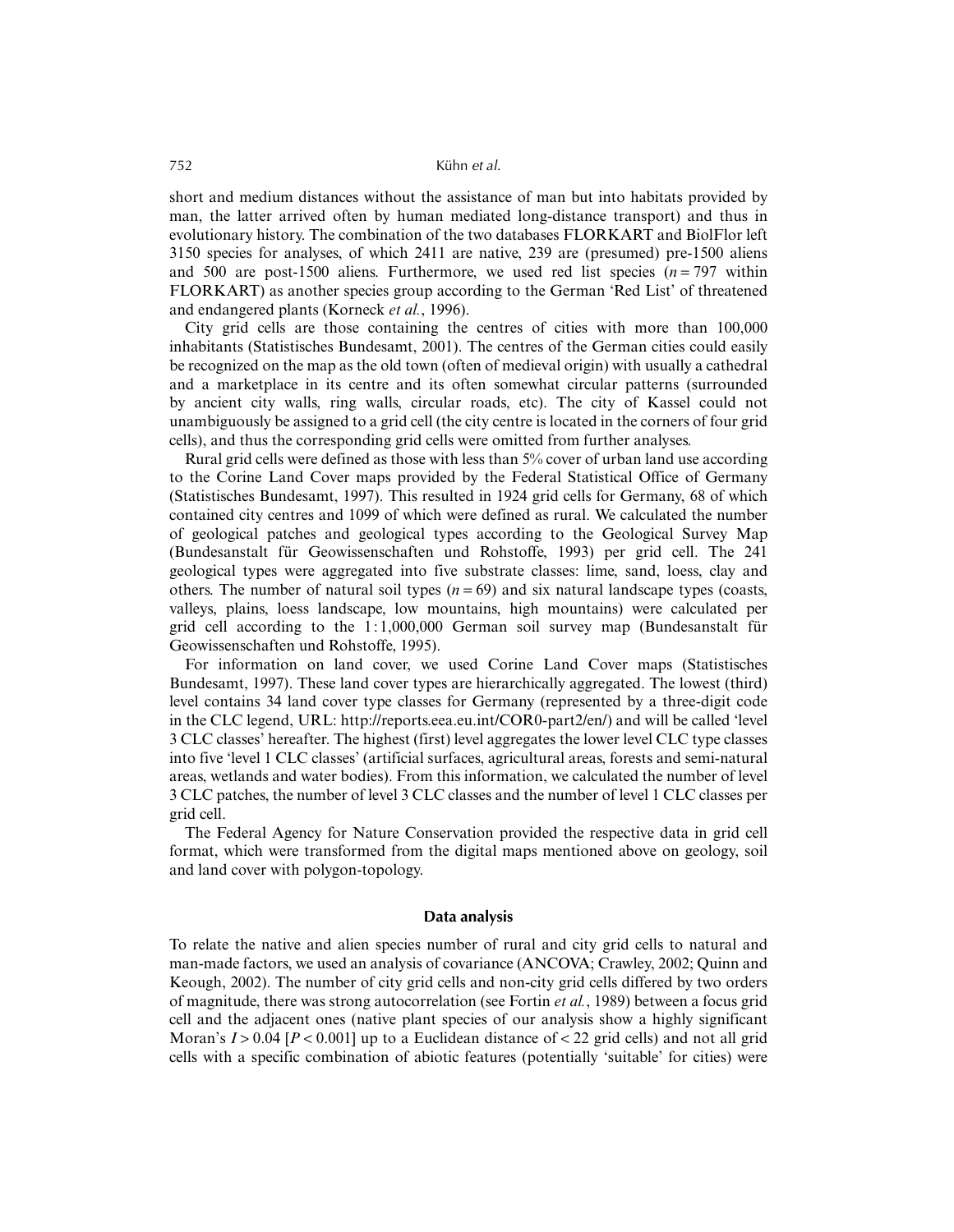actually cities. Hence we used a combination of parametric and resampling methods. We used the 68 city grid cells and randomly sampled 68 non-city grid cells to perform an ANCOVA. This was repeated 10,000 times with random resampling of non-city grid cells each time. We used the species number of natives, pre-1500 aliens and post-1500 aliens as dependent variables in three analyses. The categorical predictor was 'city' versus 'non-city' grid cells, while the metric predictors were the number of geological patches, geological types, natural substrates, natural soil types and natural landscape types, level 3 Corine Land Cover patches, level 3 Corine Land Cover classes and level 1 Corine Land Cover classes per grid cell. We modelled the main effects as well as interactions between each of the metric variables and the categorical variable. We estimated the two-tailed error probability from the 95% confidence interval of the 10,000 sums of squares per variable of the ANCOVA. To get a minimum adequate model, we stepwise deleted the least non-significant variable(s) after one cycle of 10,000 resamples.

We partitioned the variation among natural factors (variables derived from geology natural soil types and natural landscape types), land use factors (variables derived from Corine Land Cover) and a city effect (city grid cell, 'yes/no') following the method proposed by Legendre and Legendre (1998). Variation could be partitioned among those fractions that (i) corresponded exclusively to one (group) of predictor(s), (ii) were joint contributions of each (group) of predictor(s) in conjunction with the other(s) and (iii) remained unexplained (see also Quinn and Keough, 2002). Given that there are only two predictor variables, it is possible to compute three linear models using both predictor variables: (model i) variable 1 as predictor and variable 2 as co-variable, (model ii) variable 2 as predictor and variable 1 as co-variable, (model iii) variables 1 and 2 as predictors. The  $R^2$  coefficient of model iii yields the complete explained variation. Similarly, the  $R^2$ coefficient of model i (or model ii) is the variation exclusively explained by variable 1 (or 2). Thus the fraction of joint contributions  $R^2_{JC} = R^2_{\text{model iii}} - (R^2_{\text{model i}} + R^2_{\text{model ii}})$ .

To assess the significance of differences between species richness and the number of geological types in city grid cells and randomly selected (rural) grid cells, we used the means of 68 cells resampled 9999 times ('simple resampling') and compared this distribution to the mean of the city grid cells.

We present the results from analyses where we performed both the resampling ANCOVA and the simple resampling (to compare mean species richness) without replacement. For the simple resampling, we included the city grid cells into the universe for random sampling. This analysis was also performed with different resampling techniques (i.e. with and without replacement, including and excluding city grid cells into the universe for random selection) and definitions of city grid cells (e.g.  $> 30\%$  urban land use as the definition for 'city grid cells'). The results were not influenced by these differences.

To regress species richness of red list species versus the number of natives plus pre-1500 aliens (both of which are pooled together in the red list of Korneck *et al.*, 1996), we used a major axis regression (Legendre and Legendre, 1998). This method was more appropriate for our data than an ordinary least square regression for two reasons. First, the numbers of red list species and of native + naturalized pre-1500 alien plant species were in the same dimension and sampled with the same error structure. Secondly, the error probability of the major axis regression was assessed after 1000 permutations. Therefore, we did not infer an error probability from an inflated number of degrees of freedom due to spatial autocorrelation (see Dutilleul, 1993).

All analyses were performed using R (http://www.r-project.org/).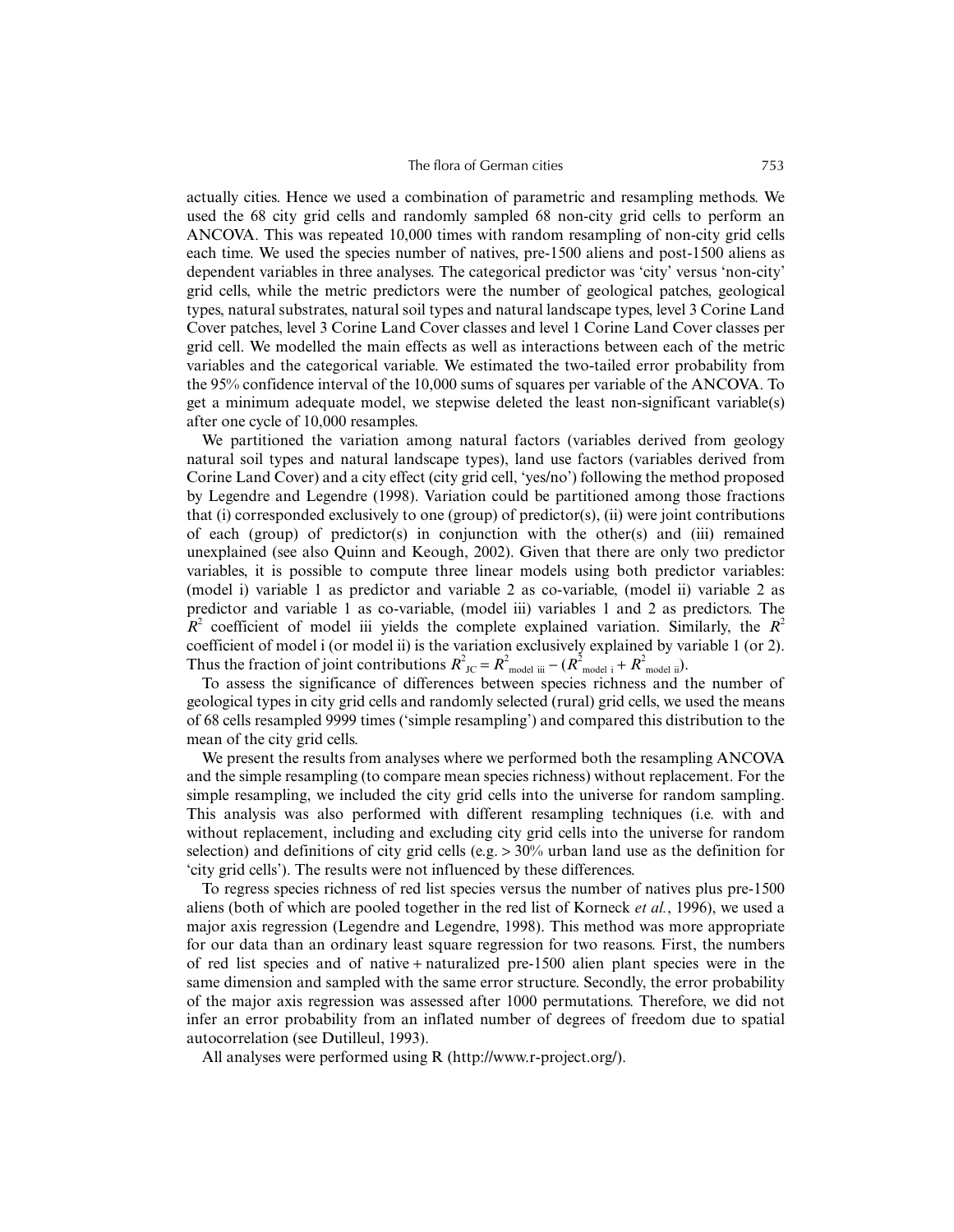# **RESULTS**

First, we checked if the use of control species resulted in a higher proportion of up-to-date records compared with those grid cells that were omitted due to a lack of control species. On average,  $82\%$  (standard deviation 17.5%) of the data of city grid cells used in this analysis were from after 1980. Similarly, an average of 80% (standard deviation 23.5%) of the non-city data were from after 1980. There were no significant differences among the groups of natives and aliens, or between city and non-city cells. In contrast, the average proportion of the data from 1980 onwards of those cells that were omitted was 40% (standard deviation 36%). This differed significantly from the former groups (ANOVA,  $P < 0.001$ ).

A brief overview of mean, quartiles and ranges of plant species richness in city or non-city grid cells is given by Fig. 1. The average numbers of native species were roughly five to six times higher than those of pre-1500 aliens and eight to twelve times higher than those of post-1500 aliens. While the average species number outside city grid cells was always lower than within city grid cells, their ranges were higher, as was their sample size (68 city grid cells, 1856 non-city grid cells).

The simple resampling analysis showed that the number of pre-1500 aliens, post-1500 aliens and native plant species were significantly higher in city grid cells than expected by random or than in rural grid cells (Fig. 2). The mean species number differed significantly between city grid cells and both randomly sampled grid cells and randomly sampled rural



**Fig. 1.** Box-and-whisker plots of the species richness of native, pre-1500 alien and post-1500 alien plant species. White bars represent city grid cells  $(n = 68)$ , grey bars represent non-city grid cells (*n* = 1856). The figure shows median species richness (lines), 25% to 75% quartiles (boxes) and ranges (whiskers). Open circles are shown if extreme values are more than 1.5 times the interquartile range of the box.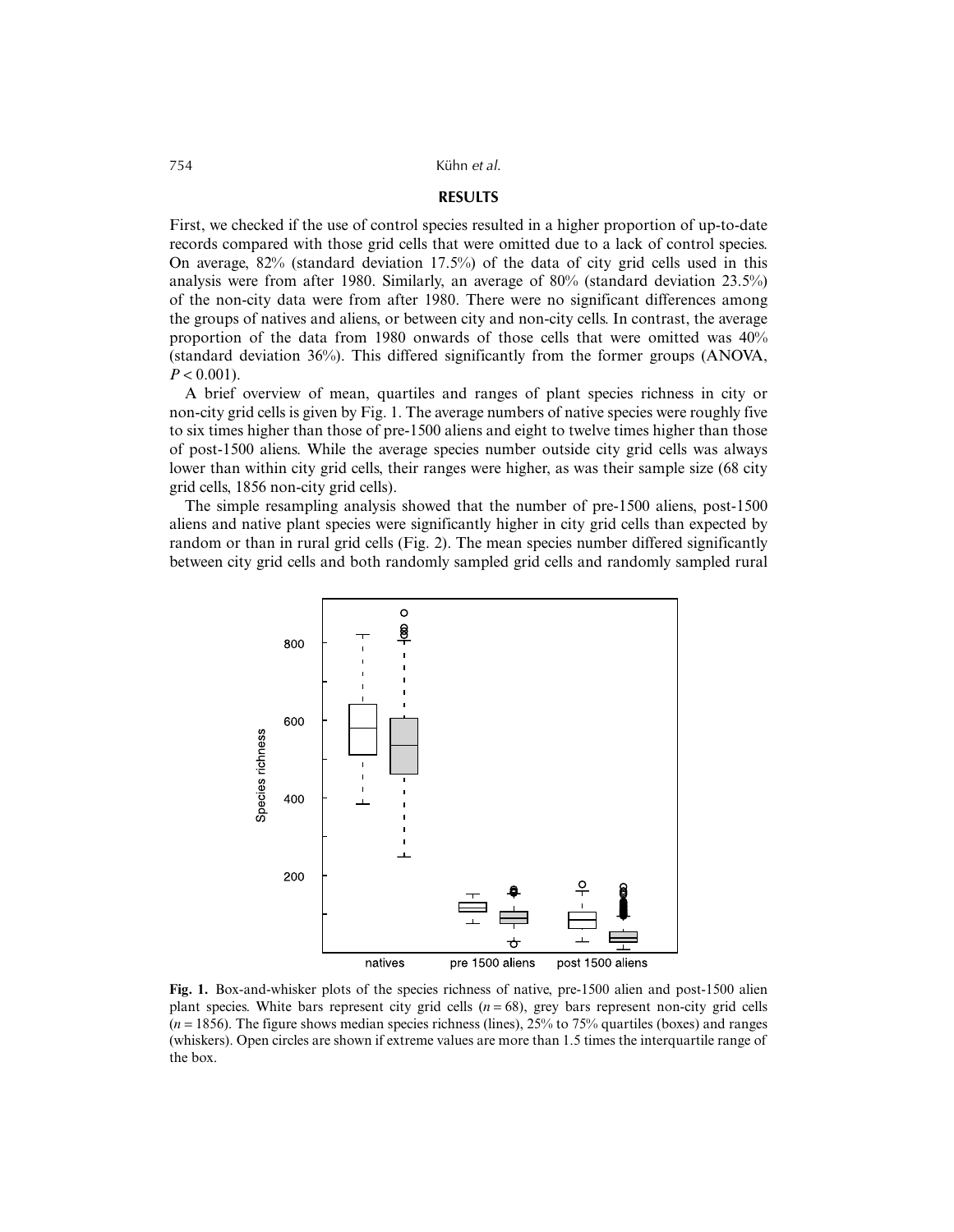

**Fig. 2.** Histograms of mean species richness per grid cell in Germany for (a) native plant species, (b) pre-1500 alien plant species and (c) post-1500 alien plant species of 68 grid cells randomly sampled 9999 times. Hatched bars represent the frequency of randomly sampled grid cells  $(n = 1924)$ , white bars represent the frequency of randomly sampled rural grid cells  $(n = 1099)$ . The labels of the x-axis provide the number of the midpoint of species richness classes. The interval range for native plant species is 5, for pre-1500 alien species it is 2 and for post-1500 alien species it is 2.5. The mean species number of city grid cells ( $n = 68$ ) is indicated by the black triangle. City grid cells contain centres from cities with more than 100,000 inhabitants; rural grid cells contain less than 5% urban land cover.

|  | Table 1. Average richness of different groups of plant species per grid cell in Germany |  |  |  |  |  |  |  |
|--|-----------------------------------------------------------------------------------------|--|--|--|--|--|--|--|
|--|-----------------------------------------------------------------------------------------|--|--|--|--|--|--|--|

|                                                               | City grid<br>cells | Random grid<br>cells | Random rural<br>grid cells |
|---------------------------------------------------------------|--------------------|----------------------|----------------------------|
| Species richness of native plant species                      | 580.7              | $536.1***$           | $516.3***$                 |
| Species richness of pre-1500 alien plant species              | 116.7              | $92.4***$            | $85.3***$                  |
| Species richness of post-1500 alien plant species             | 85.7               | $46.0***$            | $37.1***$                  |
| Species richness of threatened or endangered<br>plant species | 42.6               | $38.7*$              | $36.7**$                   |

*Note*: Species richness in city grid cells was the average of 68 city grid cells with more than 100,000 inhabitants. The number of random grid cells equalled the number of city grid cells and were 9999 times randomly selected for (i) all German grid cells or (ii) only for rural grid cells  $\langle$ <5% cover of urban land use). \*One-tailed error probability (compared with species number in city grid cells) <0.05. \*\*One-tailed error probability <0.01. \*\*\*One-tailed error probability <0.001.

grid cells for all groups (all  $P < 0.001$ ) (Table 1). Additionally, those species threatened or endangered on the national scale were more abundant in city grid cells than in randomly selected grid cells ( $P = 0.03$ ) or in randomly selected rural grid cells ( $P = 0.001$ ; see Table 1).

The resampling analysis of covariance showed for native plant species richness no significant effect of grid cell type (city or non-city). There was a significant effect of the number of different geological types and a marginally significant effect of land use on the number of native species (Table 2). The species number of aliens was significantly influenced by all three variables. For all three species groups, the analysis showed no interaction between city and geological, soil or land use variables, respectively. The number of red list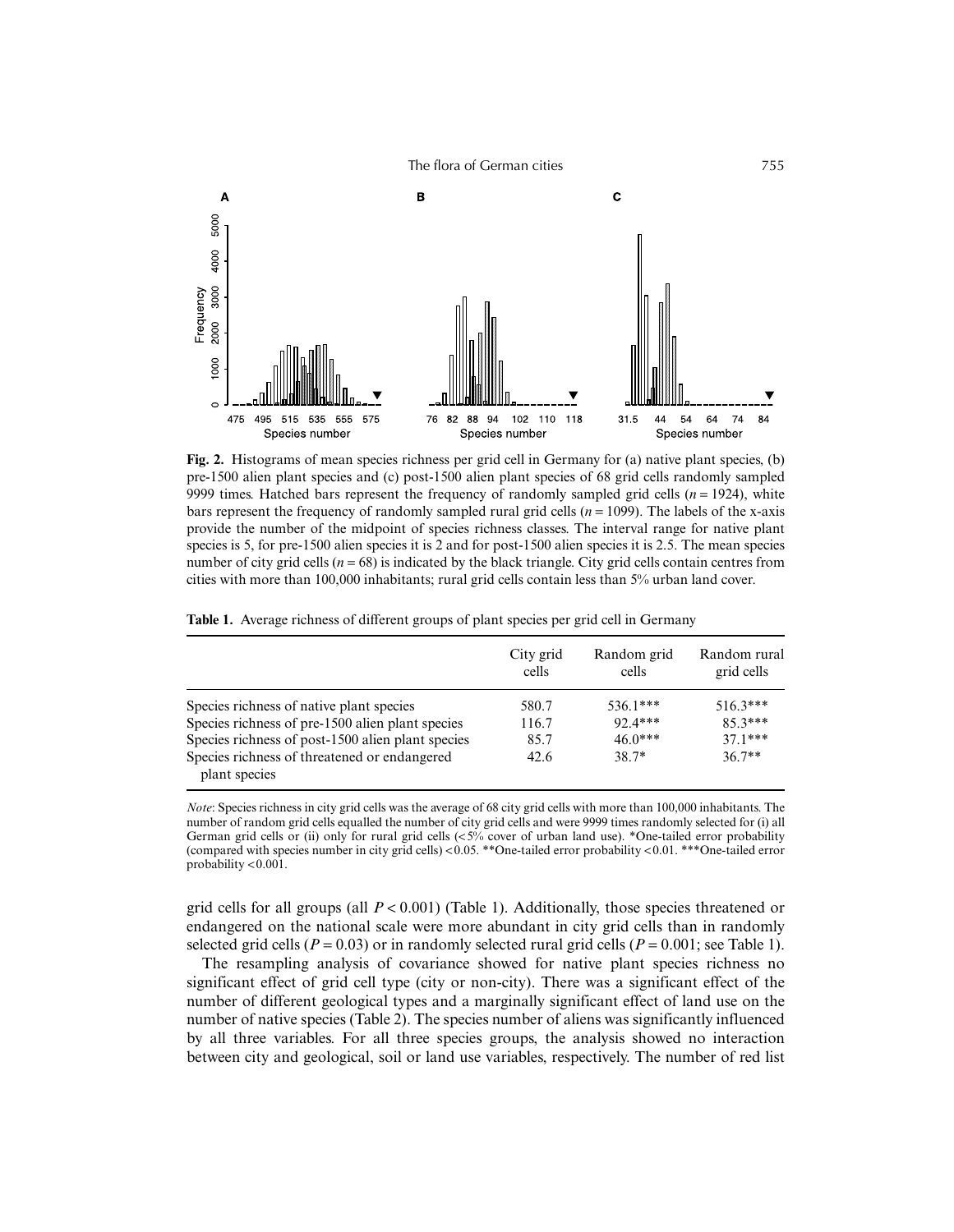|                                         | Native species     |                  | Pre-1500 aliens    |                  | Post-1500 aliens   |                  |
|-----------------------------------------|--------------------|------------------|--------------------|------------------|--------------------|------------------|
|                                         | Sums of<br>squares | $\boldsymbol{P}$ | Sums of<br>squares | $\boldsymbol{P}$ | Sums of<br>squares | $\boldsymbol{P}$ |
| Number of geological<br>types           | 238521.0           | < 0.001          | 12290.1            | < 0.001          | 12523.5            | 0.001            |
| Number of level 3 land<br>cover classes | 78489.6            | 0.040            | 18082.4            | < 0.001          | 44013.4            | < 0.001          |
| City/non-city<br>Residuals              | 4866.2<br>905685.3 | 0.981            | 4401.1<br>48178.9  | 0.035            | 16787.1<br>88065.0 | < 0.001          |

**Table 2.** Error probabilities of the minimum adequate model of a resampling analysis of covariance on the species number of natives and aliens between city and non-city grids in Germany

*Note*: Categorical factors were all 68 'city' and 68 randomly selected 'non-city' grid cells, resampled 10,000 times. Metric predictors of the full model were the number of geological patches, number of geological types, number of natural geological substrates, number of natural soil types, number of natural landscape types, number of level 3 Corine Land Cover (CLC) patches, number of level 3 CLC classes and number of level 1 CLC classes per grid cell.

species was influenced by almost the same variables as that of native species, namely the number of geological patches and the number of land use types but not by a city effect (I. Kühn *et al.*, unpublished).

To test the assumption that the high number of red list species in cities was not caused by urbanization, we tested whether the species richness of red list plant species was a constant property of the species richness of natives + naturalized pre-1500 aliens. A major axis regression of the log-transformed species number yielded a slope of 3.8 ( $P = 0.001$ ) and unity was outside of the confidence interval [3.52, 4.04]. (The slope of the ordinary least square regression was 1.5  $[P < 0.001]$  and differed significantly from 1  $[t-test, P < 0.001]$ .) The results were similar whether city grid cells were included or not.

Partitioning the variation among the variables revealed that geology was especially important for natives, whereas land use and in particular the city effects were increasingly important for aliens (Fig. 3). Joint contributions or effects were those where, for example, geology might influence land use or where land use is inseparable from city effects. Calculating how much each of these factors contributed to the total (native and alien) additional species in cities showed that geology was the most important single factor (30%), while land use and city/non-city each accounted for 12% of the additional species; 46% was attributed to combined effects.

We hypothesized that natural factors influencing plant species richness covary with urbanization – that is, they were more abundant in city grid cells and not randomly distributed. To test this hypothesis, we resampled (i) randomly selected and (ii) randomly selected rural grid cells in Germany and compared these to city grid cells. This showed that the single most important factor influencing plant species richness was significantly higher in city areas (number of geological types = 7.4) than on average (number of geological types  $= 6.6$ ,  $P = 0.007$ ) or than in rural grid cells (number of geological types  $= 6.2$ ,  $P < 0.001$ ) (Fig. 4). Of course, there are less level 3 CLC classes outside city grid cells (10.0) than in city grid cells (15.1), but as this is trivial and not the focus of our analysis it was not analysed further.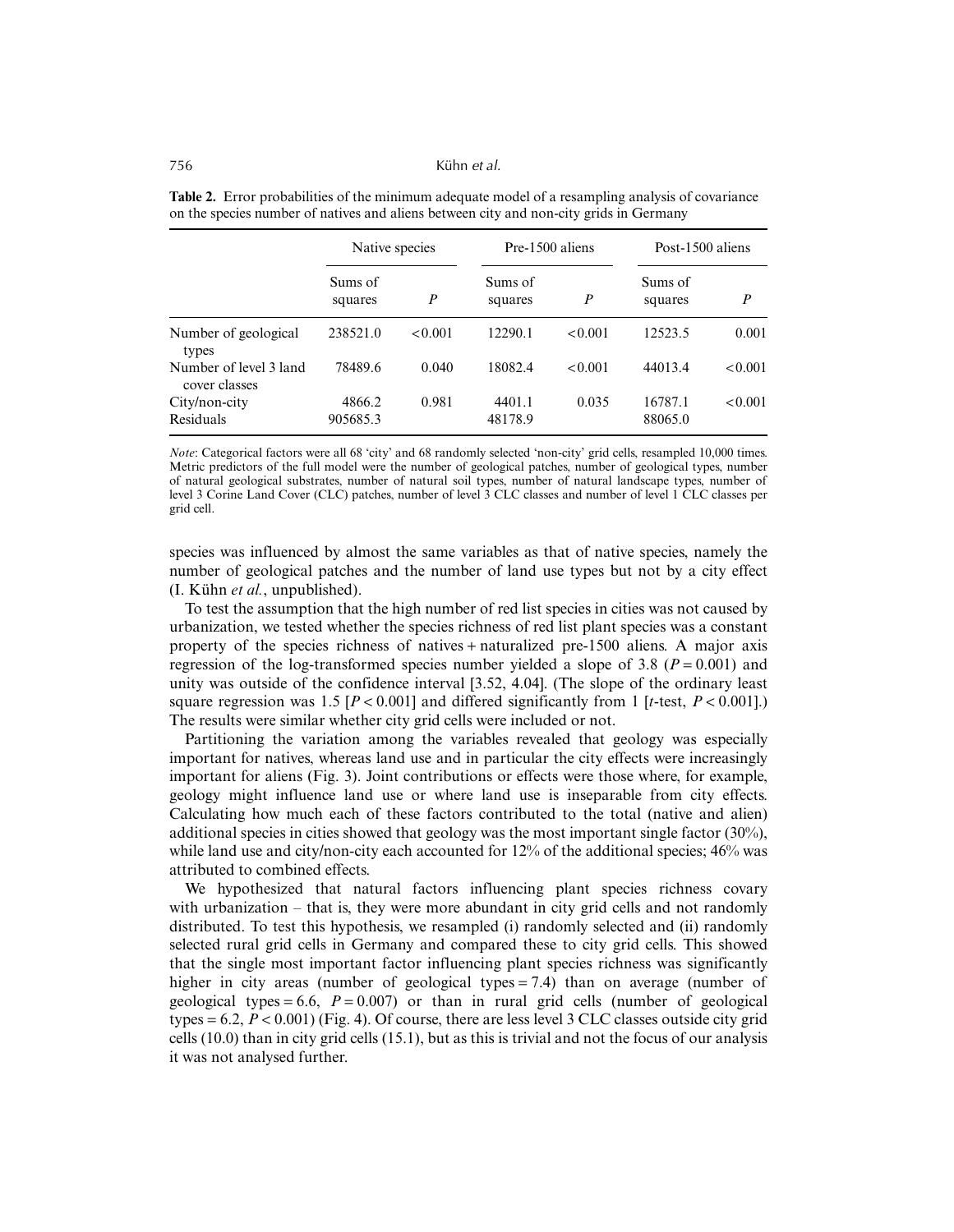

**Fig. 3.** Partitioning the variance of variables correlating with plant species richness in Germany. Slices represent the average proportions of explained variance. These are calculated as the averages of  $R^2$ values of 10,000 analyses of covariance, each with 68 city grid cells and 68 randomly sampled grid cells from Germany. The pie charts show the independent contribution to the explained variance of geology (i.e. number of geological types), land use (number of level 3 Corine Land Cover classes) and city (city or non-city grid cell); joint contributions are those that could only be explained by two or three of the previous components together. Note that circle sizes are proportional to the explained variances  $(R^2)$ .



**Fig. 4.** Histogram of the mean number of geological types of 68 grid cells randomly sampled 9999 times. Hatched bars represent the frequency of randomly sampled grid cells (*n* = 1924), white bars represent the frequency of randomly sampled rural grid cells  $(n = 1099)$ . The labels of the x-axis provide the number of the midpoint of species richness classes with ranges of 0.2. The mean number of geological types in city grid cells  $(n = 68)$  is indicated by the black triangle. City grid cells contain centres from cities with more than 100,000 inhabitants; rural grid cells contain less than 5% urban land cover.

# **DISCUSSION**

The results of this study clearly showed that not only naturalized alien plant species but also native plant species contributed to higher plant species richness in urban areas. Thus, the high species richness of cities was not only due to cultivated or introduced alien plants, as suggested by several authors (e.g. Barthlott *et al.*, 1999; Kent *et al.*, 1999; McKinney,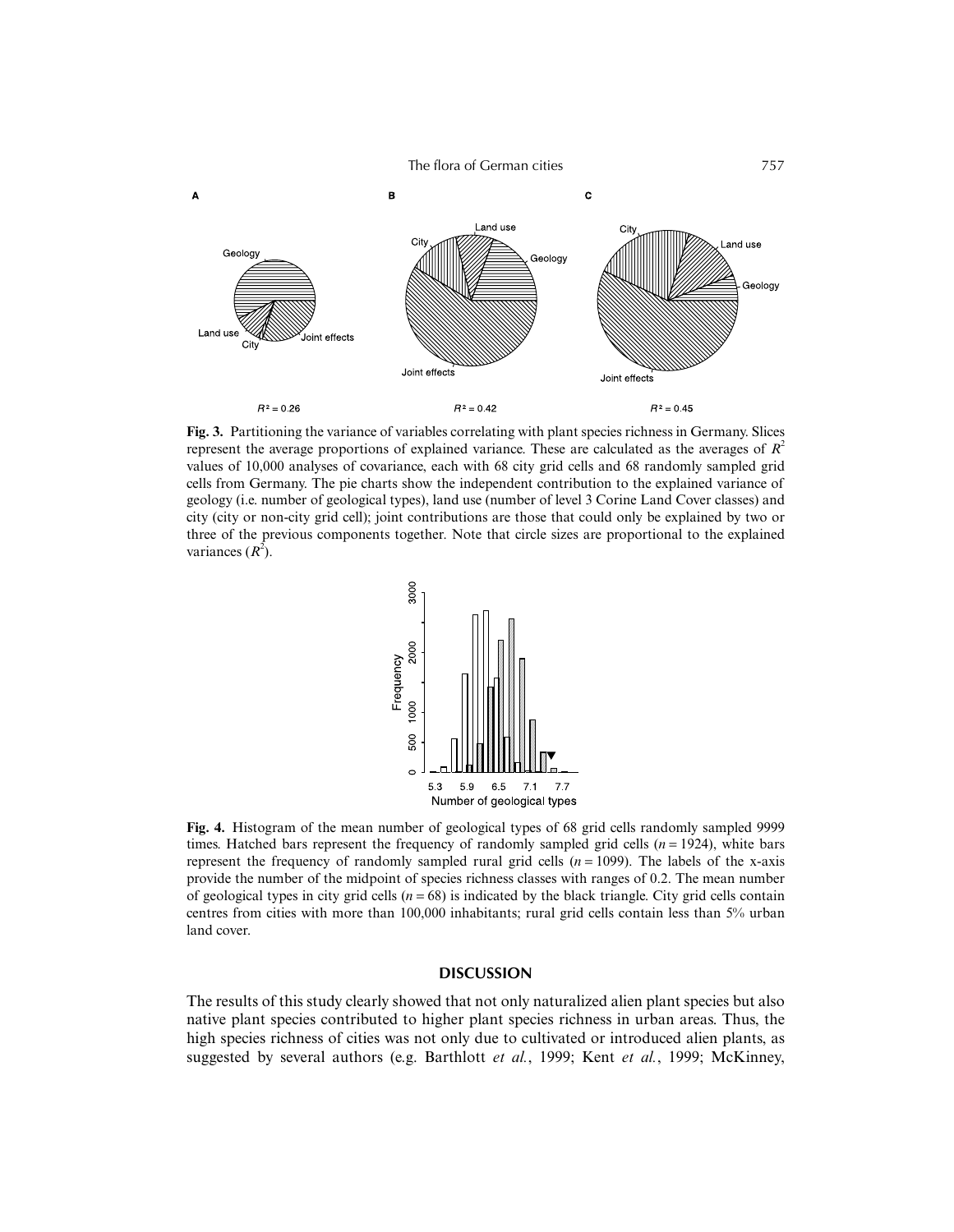2002a). The number of geological types was the most important environmental correlate for native and for total plant species richness. However, geological diversity itself was probably not directly responsible for plant species richness, but within a climatic zone, geology defines resource availability through other factors, for example soil chemistry, (micro) relief or habitats. All this adds to environmental heterogeneity caused by geological richness, which contributes to species richness (e.g. Wohlgemuth, 1998; Levine and D'Antonio, 1999; Lonsdale, 1999; Stohlgren *et al.*, 1999; Davis *et al.*, 2000; Stadler *et al.*, 2000; Deutschewitz *et al.*, 2003).

A possible source of error might have been the use of our 50 control species. Two of the authors (I.K. and S.K.) have in-depth experience in floristic mapping and were involved in several schemes incorporated in FLORKART. Therefore, some experience in plant distribution, plant habitat preferences, mapping procedures and mapping accuracy exists that, unfortunately, could not be quantified in any way that we are aware without either employing circular reasoning or calibrating to a benchmark, which does not yet exist. As far as the distribution maps in Haeupler and Schönfelder (1989) and Benkert *et al.* (1996), the experience of the authors as well as the species' ecological behaviour (very broad generalists) are concerned, it is reasonable to assume that all of the 50 control species occur in every  $6' \times 10'$  grid cell. However, without using the 50 control species, our randomly resampled grid cells would have included many more insufficiently mapped grid cells, largely from more rural areas (for mainly stochastic and not methodological reasons). This would have resulted in an even lower plant species richness in randomly selected or rural grid cells while having only a minor effect on the species number per city grid cell.

An inconsistency might be the different scales for plant species distribution  $(1:25,000)$ , geology and soil  $(1:1,000,000)$  and land cover  $(1:100,000)$ . Unfortunately, there is no information available for the complete area of Germany on geology, soil and land cover at a scale of 1 : 25,000. Scaling up the grid cells of plant species distribution would have resulted in levelling off differences between city and non-city grid cells. Recognizing the appropriate scale of an analysis is important (e.g. Allen and Hoekstra, 1991, 1992; Scheiner *et al.*, 2000). Scheiner *et al.* (2000) distinguished three different components of scale: (1) the *grain*, which is the level of resolution at which the sampling took place; (2) the *focus*, being the level at which the analysis takes place, which can be the same size or larger than the grain; and (3) the *extent*, which is the span of the geographic area of the samples. Although we employed different scales for plant species distribution and environmental variables, we used the same focus and the same extent; differences were only in the grain. Using a relatively coarse grain for environmental variables may result in underestimating the number of different patches, and less in underestimating the number of different classes which were defined very broadly. Therefore, we believe that the use of a smaller grain would probably lead to reduced noise in the analysis but would not influence the general outcome of our study.

We showed that anthropogenic activities, namely land use heterogeneity, is least important for native plant species richness and most important for the post-1500 aliens. This is to be expected, since native plant species were once independent of humans (during evolution and colonization of pre-human habitats) while post-1500 aliens have been largely dependent on humans in their new range. Indeed, they would not have crossed biogeographic barriers into foreign areas without human facilitation.

We showed that cities are not randomly distributed among areas of different geological heterogeneity. There are good reasons why big cities are more often in areas of high geological heterogeneity, namely to provide enough means for founding a settlement and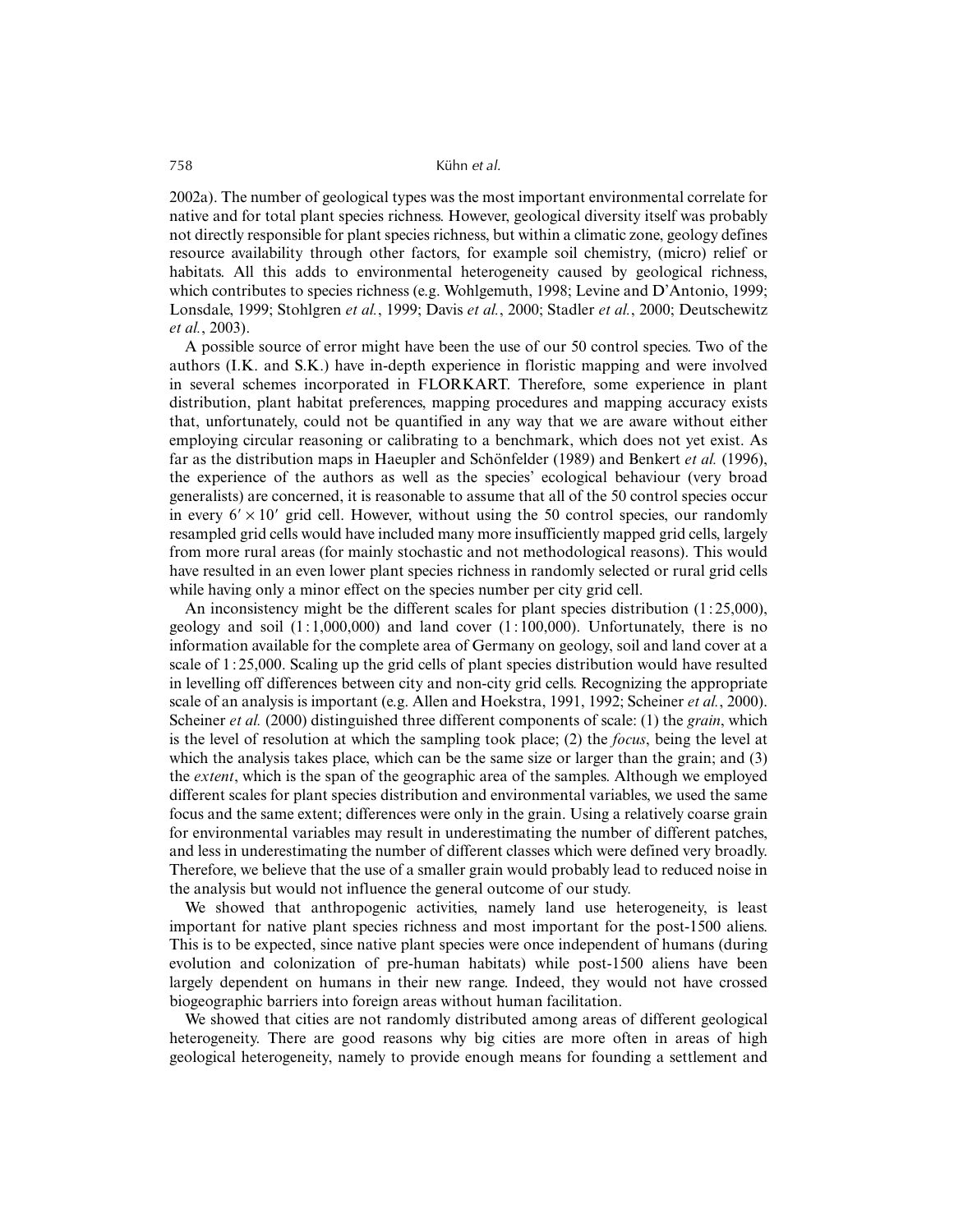facilitating development into big cities. Analyses from prehistoric settlements in ancient Greece (Davidson, 1972) and Roman settlements in Britain (Branigan, 1972) demonstrated the importance of geomorphology for the placement of settlements and traffic routes. Theoretical considerations (Blouet, 1972) and empirical evidence (Southall, 2000) showed that the availability of numerous things, such as drinking water (i.e. rivers), arable soils, defence (e.g. outlooks) and mineral resources, promoted the growth of cities. All these factors add to geological richness compared to average areas. Actually, most German cities are situated on large, usually navigable, rivers. As the number of geological patches was the most important correlate for native plant species richness in our analysis, we reason that areas where cities were developed were already species rich before the arrival of man. This means that, at least for native species, today's city areas were species rich independent of the presence of a city.

Unlike natives, the groups of alien species showed a significant city effect (i.e. higher richness within versus outside urban areas). This might be due to variables not included in our model (for example, location of transportation corridors). Another argument is that centres of floristic research (such as universities or research centres) and hobby botanists were more often in larger cities than in rural areas and thus the observed pattern might simply be a sampling artifact (Barthlott *et al.*, 1999). On balance, we think that this result is unlikely to be a sampling artifact, for the following reasons. While we omitted all grid cells that were poorly mapped, there might still be a 'positive' bias for areas mapped extraordinarily well, but there is little reason to expect that alien plant species would be sampled differently from natives, which showed no city effect.

We believe that the clear pattern of enhanced plant species diversity seen for German flora at the national scale is likely to be similar across large parts of temperate Europe; for example, areas of high natural heterogeneity with high native plant species richness are also areas of high population density. However, in other climatic zones (e.g. Hope *et al.*, 2003), areas with another history of settlement and land use, at other spatial scales or with different definitions of 'urbanization' (e.g. Roy *et al.*, 1999), the pattern might be different. Therefore, we need to conduct similar analyses especially from other biogeographic regions.

Our data do not allow us to infer directly whether the high number of red list species in city grid cells is due to or in spite of urbanization. While Dobson *et al.* (2001) could only show a correlation between population density and proportions of imperilled plants in California, analyses from Britain clearly showed a decline of rare species with increasing population density (Thompson and Jones, 1999). However, our results may be caused by similar underlying processes, as almost the same factors correlate with native plant species richness and with those of the red list plant species.

We demonstrated that species richness of red list species is a constant property of native + naturalized pre-1500 alien plant species richness and that the proportion of red list plant species increases more than proportionately. Hence we reason that species-rich grid cells have a considerably larger proportion of rare (and endangered) species than species-poor grid cells. As city grid cells are relatively species rich, the number of red list species is quite high as well. Thus it can also be reasoned that endangered plant species survived in small (semi-) natural areas or those that were not intensely utilized and which are frequently found in and around city areas and are themselves promoted by geological diversity. However, as underlying mechanisms for plant species richness may be co-correlated (Loreau *et al.*, 2001), cause and effect are easily confounded (e.g. Araújo, 2003).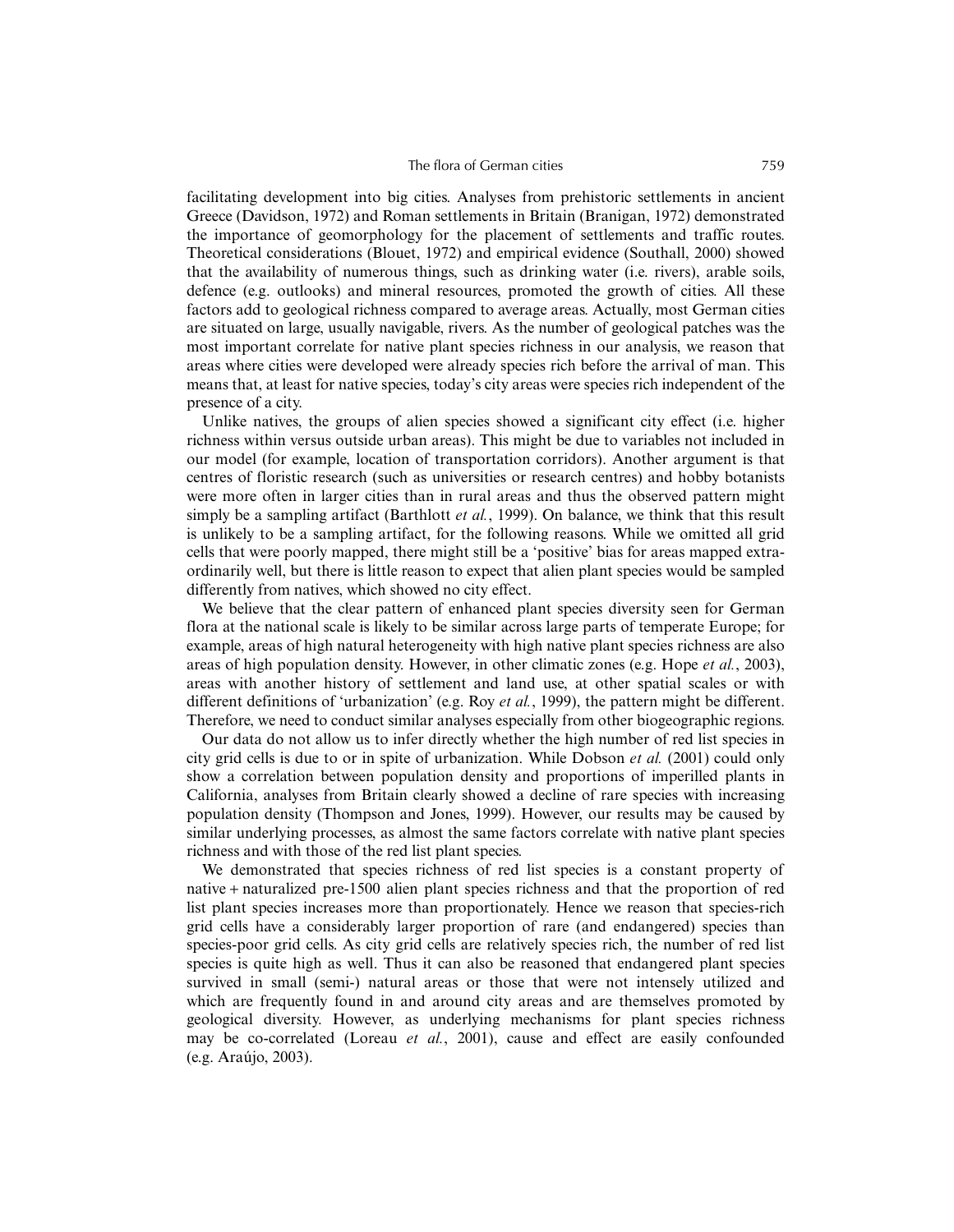Another reason for this pattern might be too long a time frame of the plant species records. If the time frame was too long, species that never co-existed together might co-occur together in the analysis. However, we used only records after 1950, when city centres were already completely developed. Furthermore, there were on average less than 20% of the records from before 1980 with no significant differences between city or non-city grid cells. Thus, the proportions of species that could not be recorded later from city and non-city grid cells were the same. Therefore, it is unlikely that the results are derived from a higher number of pseudo co-occurrences in cities that were separated in time.

It is well documented that urbanization is one of the major threats to biodiversity (Wilson, 1988; Thompson and Jones, 1999; McKinney, 2002b; Liu *et al.*, 2003). When this takes place in areas of high biodiversity, the threat of species loss will increase. Recent analyses on a global scale (Cincotta *et al.*, 2000; Liu *et al.*, 2003) have shown that the human population and the number of households grow extraordinarily in biodiversity hotspots. It appears that human habitat selection (a preference of urban over rural habitats) is consistent with an evolutionarily stable strategy and that this pattern of habitat use is associated with increased threats to the biodiversity of several animal groups and higher plants (Morris and Kingston, 2002). For Germany, Korneck *et al.* (1998) state that urbanization is one threat among others to biodiversity. Combining these observations with our results, we reason that cities are still rich in native species despite urbanization.

Additionally, cities form new habitats for completely human-managed cultivated plant communities (e.g. Whitney and Adams, 1980; Wittig, 1991; Pickett *et al.*, 2001; Hope *et al.*, 2003). These artificial (e.g. horticultural) plant assemblages, which are discussed as functioning ecosystems and placed in conceptual frameworks (e.g. Savard *et al.*, 2000; Löfvenhaft *et al.*, 2002), may add considerably to the biodiversity of cities. So besides the effect on native as well as naturalized alien plant species richness demonstrated in this study, the diversity of cities consists of these assemblages in gardens, parks, cemeteries or other habitats completely maintained by humans.

In summary, our findings show that German cities, both currently and in the past, were preferentially located in pre-existing biodiversity hot spots. We suspect that this pattern is similar for other temperate cities in Europe and elsewhere under similar environmental conditions and histories of settlement, and that urban areas are even more important for the conservation of floristic biodiversity than previously realized. We conclude that to maintain species diversity it is vital to increase conservation activities in humandominated ecosystems, particularly those in and around cities (cf. Balmford *et al.*, 2001; Rosenzweig, 2003; but see Dobson *et al.*, 2001) and that a full understanding of the importance of urban biodiversity be incorporated into urban development and planning (Niemelä, 1999).

### **ACKNOWLEDGEMENTS**

FLORKART was provided by the German Centre for Phytodiversity at the Federal Agency for Nature Conservation. Furthermore, we thank H. Fink and R. May (Federal Agency for Nature Conservation) for providing environmental data. Steve Higgins, Harald Auge and three anonymous referees provided very valuable suggestions and comments on earlier drafts of the manuscript. Steve Higgins and Sarah Gwillym improved our English.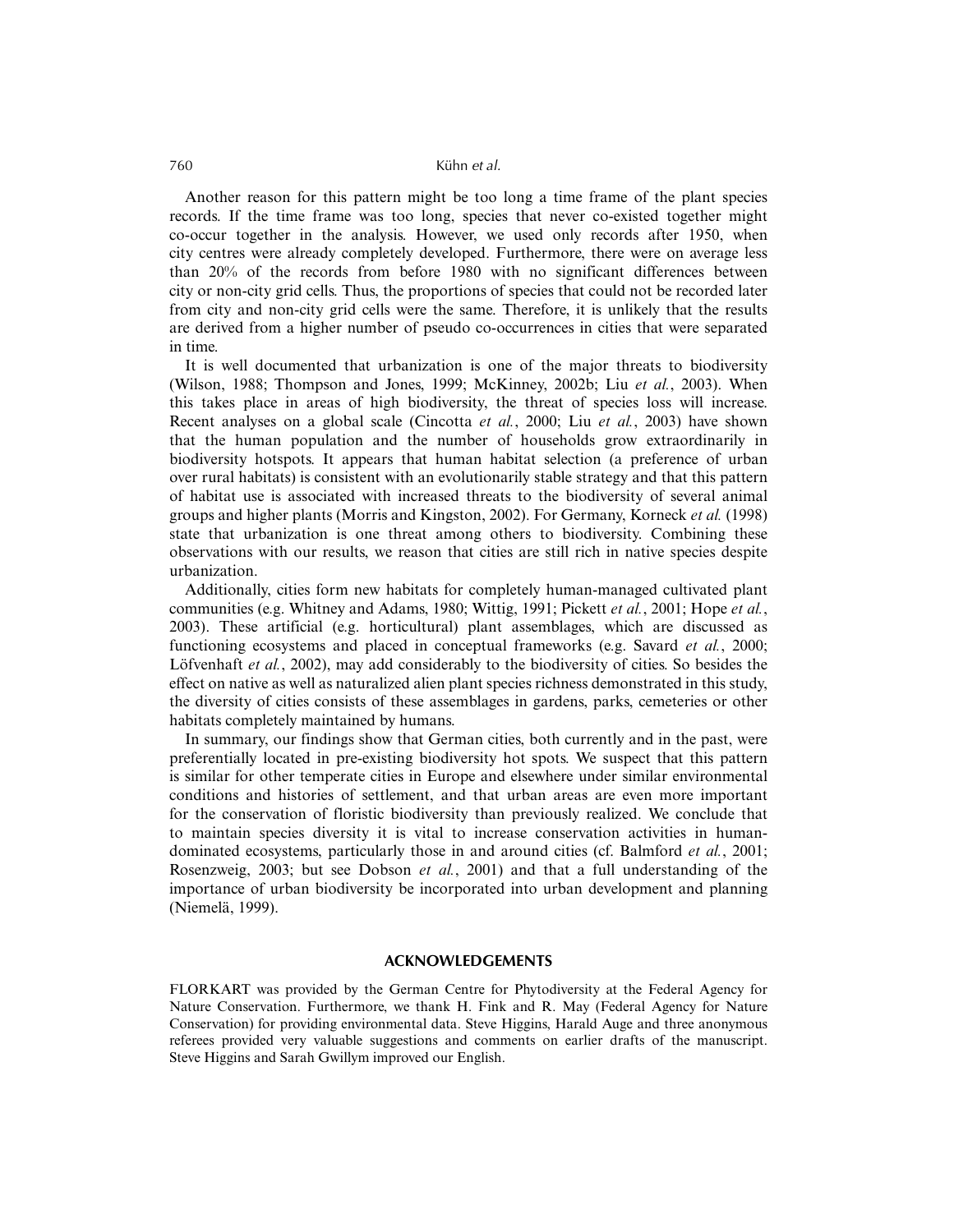### **REFERENCES**

- Allen, T.F.H. and Hoekstra, T.W. 1991. Role of heterogeneity in scaling ecological systems under analysis. In *Ecological Heterogeneity* (J. Kolasa and S.T.A. Pickett, eds.), pp. 47–68. New York: Springer.
- Allen, T.F.H. and Hoekstra, T.W. 1992. *Toward a Unified Ecology*. New York: Columbia University Press.
- Araújo, M.B. 2003. The coincidence of people and biodiversity in Europe. *Global Ecol. Biogeogr.*, **12**: 5–12.
- Balmford, A., Moore, J.L., Brooks, T. *et al*. 2001. Conservation conflicts across Africa. *Science*, **291**: 2616–2619.
- Barthlott, W., Biedinger, N., Braun, G. *et al*. 1999. Terminological and methodological aspects of the mapping and analysis of the global biodiversity. *Acta Bot. Fenn.*, **162**: 103–110.
- Benkert, D., Fukarek, F. and Korsch, H. 1996. *Verbreitungsatlas der Farn- und Blütenpflanzen Ostdeutschlands*. Jena: Fischer.
- Blouet, B.W. 1972. Factors influencing the evolution of settlement patterns. In *Man, Settlement and Urbanism* (P.J. Ucko, R. Tringham and G.W. Dimbleby, eds.), pp. 3–15. Cambridge, MA: Schenkman.
- Branigan, K. 1972. Verulamium and the Chiltern villas. In *Man, Settlement and Urbanism* (P.J. Ucko, R. Tringham and G.W. Dimbleby, eds.), pp. 851–855. Cambridge, MA: Schenkman.
- Bundesanstalt für Geowissenschaften und Rohstoffe. 1993. *Geologische Karte der Bundesrepublik Deutschland 1 : 1,000,000*. Hannover: Bundesanstalt für Geowissenschaften und Rohstoffe (Map).
- Bundesanstalt für Geowissenschaften und Rohstoffe. 1995. *Bodenübersichtskarte 1 : 1,000,000*. Hannover: Bundesanstalt für Geowissenschaften und Rohstoffe (Map).
- Cincotta, R.P., Wisnewski, J. and Engelman, R. 2000. Human population in the biodiversity hotspots. *Nature*, **404**: 990–992.
- Collins, J.P., Kinzig, A., Grimm, N.B. *et al*. 2000. A new urban ecology. *Am. Sci.*, **88**: 416–425.
- Crawley, M.J. 2002. *Statistical Computing: An Introduction to Data Analysis Using S-Plus*. Chichester: Wiley.
- Davidson, D.A. 1972. Terrain adjustment and prehsitoric communities. In *Man, Settlement and Urbanism* (P.J. Ucko, R. Tringham and G.W. Dimbleby, eds.), pp. 17–22. Cambridge, MA: Schenkman.
- Davis, M.A., Grime, J.P. and Thompson, K. 2000. Fluctuating resources in plant communities: a general theory of invasibility. *J. Ecol.*, **88**: 528–534.
- Deutschewitz, K., Lausch, A., Kühn, I. and Klotz, S. 2003. Native and alien plant species richness in relation to spatial heterogeneity on a regional scale in Germany. *Global Ecol. Biogeogr.*, **12**: 299–311.
- Dobson, A.P., Rodriguez, J.P. and Roberts, W.M. 2001. Synoptic tinkering: integrating strategies for large-scale conservation. *Ecol. Appl.*, **11**: 1019–1026.
- Douglas, I. 1983. *The Urban Environment*. London: Edward Arnold.
- Dutilleul, P. 1993. Modifying the *t*-test for assessing the correlation between two spatial processes. *Biometrics*, **49**: 305–314.
- Ehrendorfer, F. and Hamann, U. 1965. Vorschläge zu einer floristischen Kartierung von Mitteleuropa. *Berichte der Deutschen Botanischen Gesellschaft*, **78**: 35–50.
- Ellenberg, H., Haeupler, H. and Hamann, U. 1968. Arbeitsanleitung für die Kartierung der Flora Mitteleuropas (Ausgabe für die Bundesrepublik Deutschland). *Mitteilungen der Floristisch-Soziologischen Arbeitsgemeinschaft N.F.*, **13**: 284–296.
- Fortin, M.J., Drapeau, P. and Legendre, P. 1989. Spatial autocorrelation and sampling design in plant ecology. *Vegetatio*, **83**: 209–222.
- Gilbert, O.L. 1989. *Ecology of Urban Habitats*. London: Chapman & Hall.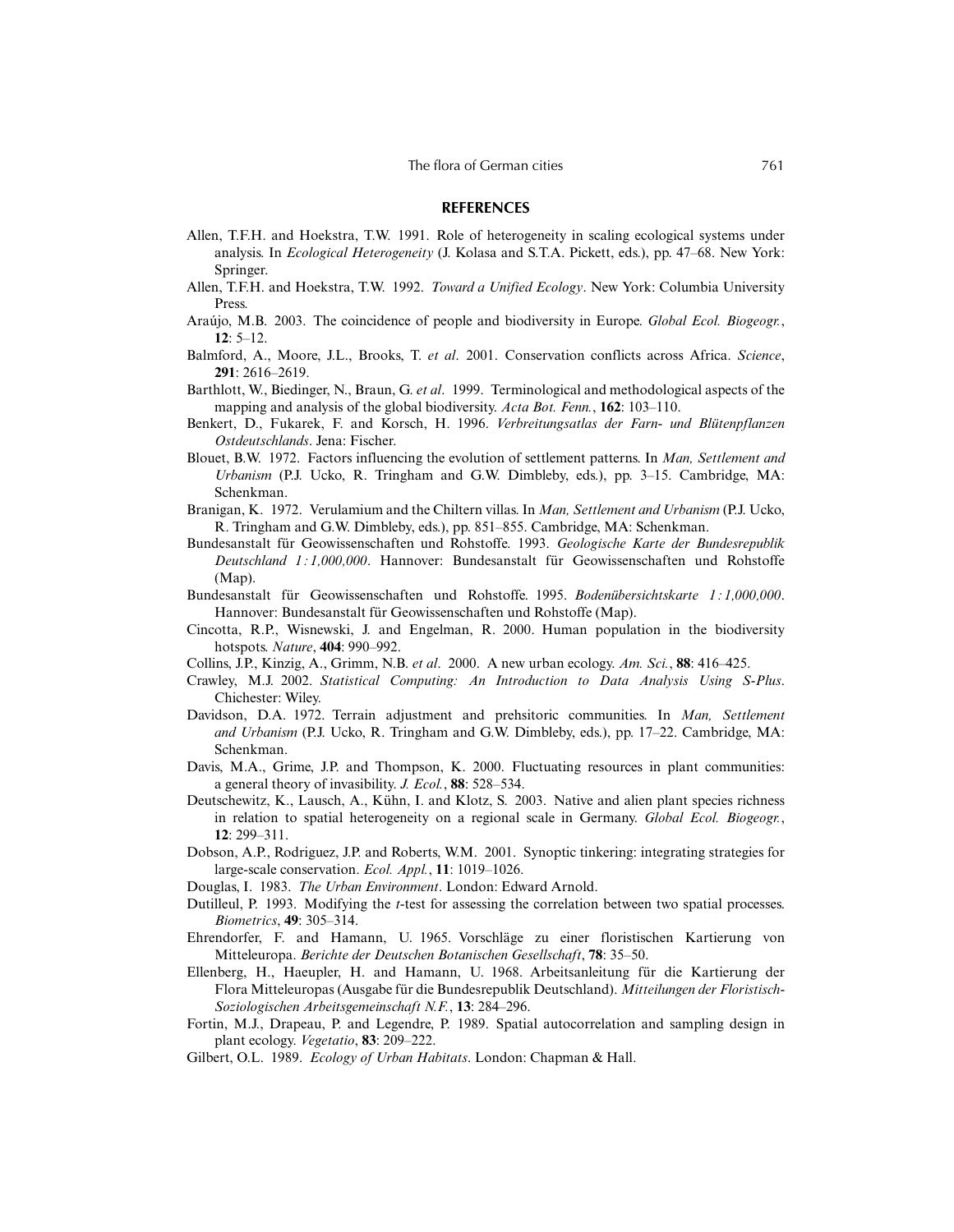- Haeupler, H. 1975. Statistische Auswertungen von Punktrasterkarten der Gefäßpflanzenflora Süd-Niedersachsens. *Scripta Geobotanica*, **8**: 1–141.
- Haeupler, H. and Schönfelder, P. 1989. *Atlas der Farn- und Blütenpflanzen der Bundesrepublik Deutschland*. Stuttgart: Ulmer.
- Haeupler, H., Jagel, A. and Schumacher, W. 2003. *Verbreitungsatlas der Farn- und Blütenpflanzen in Nordrhein-Westfalen*. Recklinghausen: Landesanstalt für Ökologie, Bodenordnung und Forsten NRW.
- Hardtke, H.-J. and Ihl, A. 2000. *Atlas der Farn- und Samenpflanzen Sachsens*. Dresden: Sächsisches Landesamt für Umwelt und Geologie.
- Hill, M.O., Roy, D.B. and Thompson, K. 2002. Hemeroby, urbanity and ruderality: bioindicators of disturbance and human impact. *J. Appl. Ecol.*, **39**: 708–720.
- Hope, D., Gries, C., Zhu, W.X. *et al*. 2003. Socioeconomics drive urban plant diversity. *Proc. Natl. Acad. Sci. USA*, **100**: 8788–8792.
- Huston, M.A. 1994. *Biological Diversity: The Coexistence of Species on Changing Landscapes*. Cambridge: Cambridge University Press.
- Kent, M., Stevens, R.A. and Zhang, L. 1999. Urban plant ecology patterns and processes: a case study of the flora of the City of Plymouth, Devon, UK. *J. Biogeogr.*, **26**: 1281–1298.
- Klotz, S. 1990. Species/area and species/inhabitants relations in European cities. In *Urban Ecology: Plants and Plant Communities in Urban Environments* (H. Sukopp and S. Hejný, eds.), pp. 99–103. The Hague: SPB Academic Publishing.
- Korneck, D., Schnittler, M. and Vollmer, I. 1996. Rote Liste der Farn- und Blütenpflanzen (*Pteridophyta* et *Spermatophyta*) Deutschlands. In *Rote Liste gefährdeter Pflanzen Deutschlands* (G. Ludwig and M. Schnittler, eds.), pp. 21–187. Bonn: Bundesamt für Naturschutz.
- Korneck, D., Schnittler, M., Klingenstein, F. *et al*. 1998. Warum verarmt unsere Flora? Auswertung der Roten Liste der Farn- und Blütenpflanzen Deutschlands. In *Ursachen des Artenrückgangs von Wildpflanzen und Möglichkeiten zur Erhaltung der Artenvielfalt* (F. Klingenstein and G. Ludwig, eds.), pp. 299–444. Bonn: Bundesamt für Naturschutz.
- Korsch, H., Westhus, W. and Zündorf, H.-J. 2002. *Verbreitungsatlas der Farn- und Blütenpflanzen Thüringens*. Jena: Weissdorn-Verlag.
- Kowarik, I. 1990. Some responses of flora and vegetation to urbanization in central Europe. In *Urban Ecology: Plants and Plant Communities in Urban Environments* (H. Sukopp and S. Hejný, eds.), pp. 45–74. The Hague: SPB Academic Publishing.
- Kowarik, I. 1991. The adaptation of urban flora to man-made perturbations. In *Terrestrial and Aquatic Ecosystems: Perturbation and Recovery* (O. Ravera, ed.), pp. 176–184. London: Ellis Horwood.
- Kowarik, I. 1995. On the role of alien species in urban flora and vegetation. In *Plant Invasions:* General Aspects and Special Problems (P. Pyšek, K. Prach, M. Rejmánek and M. Wade, eds.), pp. 85–103. Amsterdam: SPB Academic Publishing.
- Krause, A. 1998. Floras Alltagskleid oder Deutschlands 100 häufigste Pflanzenarten. *Natur und Landschaft*, **73**: 486–491.
- Kühn, I. and Klotz, S. 2002. Floristischer Status und gebietsfremde Arten. In *BIOLFLOR Eine Datenbank zu biologisch-ökologischen Merkmalen der Gefäßpflanzen in Deutschland* (S. Klotz, I. Kühn and W. Durka, eds.), pp. 47–56. Bonn: Bundesamt für Naturschutz.
- Kühn, I., May, R., Brandl, R. and Klotz, S. 2003. Plant distribution patterns in Germany: will aliens match natives? *Feddes Repertorium*, **114**: 559–573.
- Landsberg, H. 1981. *The Urban Climate*. New York: Academic Press.
- Legendre, P. and Legendre, L. 1998. *Numerical Ecology*. Amsterdam: Elsevier.
- Levine, J.M. and D'Antonio, C.M. 1999. Elton revisited: a review of evidence linking diversity and invasibility. *Oikos*, **87**: 15–26.
- Lichstein, J.W., Simons, T.R., Shriner, S.A. and Franzreb, K.E. 2002. Spatial autocorrelation and autoregressive models in ecology. *Ecol. Monogr.*, **72**: 445–463.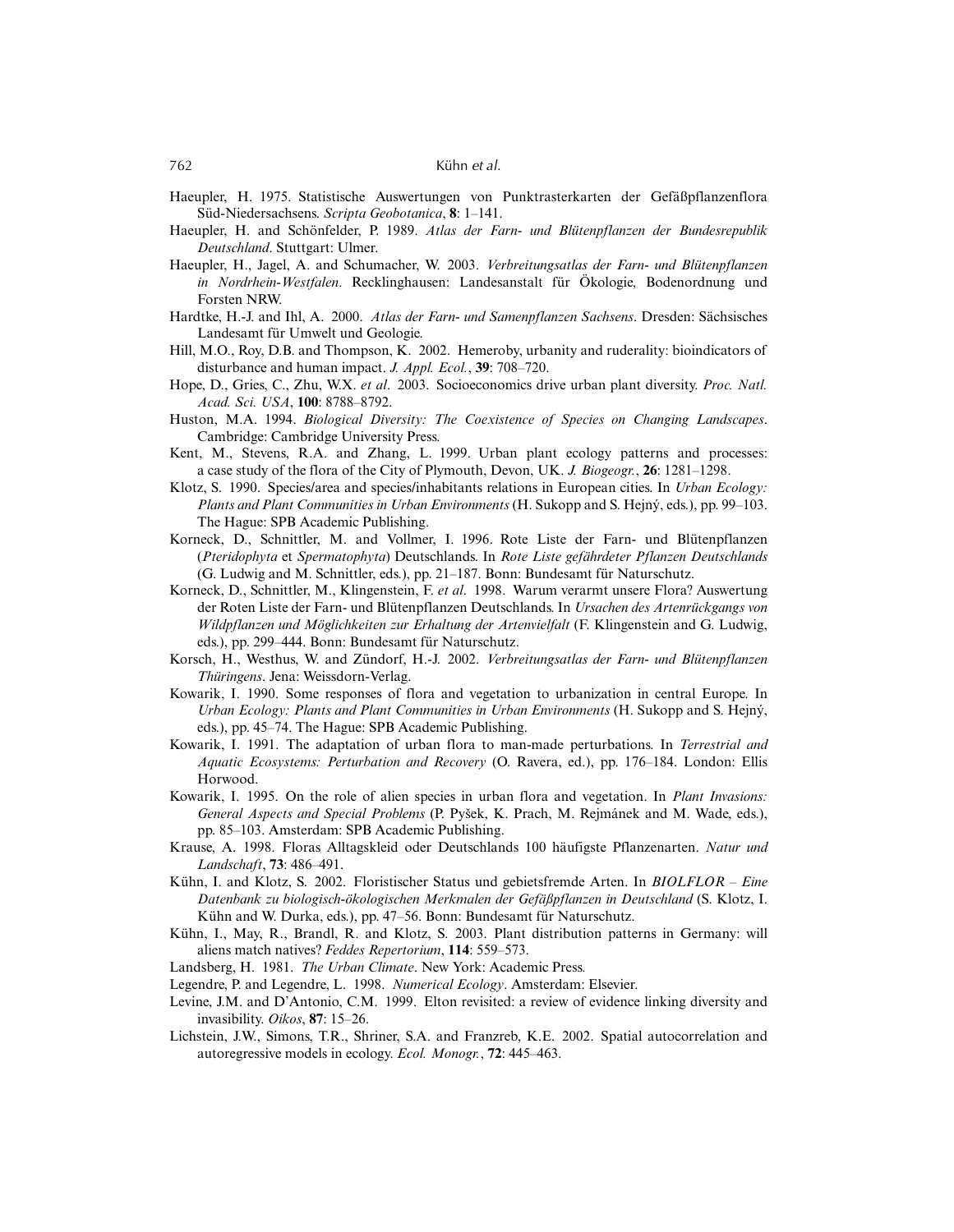- Liu, J., Daily, G.C., Ehrlich, P.R. and Luck, G.W. 2003. Effects of household dynamics on resource consumption and biodiversity. *Nature*, **421**: 530–533.
- Löfvenhaft, K., Bjorn, C. and Ihse, M. 2002. Biotope patterns in urban areas: a conceptual model integrating biodiversity issues in spatial planning. *Landscape and Urban Planning*, **58**: 223–240.
- Lonsdale, W.M. 1999. Global patterns of plant invasions and the concept of invasibility. *Ecology*, **80**: 1522–1536.
- Loreau, M., Naeem, S., Inchausti, P. *et al.* 2001. Biodiversity and ecosystem functioning: current knowledge and future challenges. *Science*, **294**: 804–808.
- McKinney, M.L. 2002a. Do human activities raise species richness? Contrasting patterns in United States plants and fishes. *Global Ecol. Biogeogr.*, **11**: 343–348.
- McKinney, M.L. 2002b. Urbanization, biodiversity, and conservation. *Bioscience*, **52**: 883–890.
- McKinney, M.L. and Lockwood, J.L. 2001. Biotic homogenization: a sequential and selective process. In *Biotic Homogenization* (M.L. McKinney and J.L. Lockwood, eds.), pp. 1–17. New York: Plenum Publishers.
- Mittelbach, G.G., Steiner, C.F., Scheiner, S.M. *et al.* 2001. What is the observed relationship between species richness and productivity? *Ecology*, **82**: 2381–2396.
- Morris, D.W. and Kingston, S.R. 2002. Predicting future threats to biodiversity from habitat selection by humans. *Evol. Ecol. Res.*, **4**: 787–810.
- Niemelä, J. 1999. Ecology and urban planning. *Biodivers. Conserv.*, **8**: 119–131.
- Oke, T.R. 1982. The energetic basis of the urban heat island. *Quart. J. R. Meteorol. Soc.*, **108**: 1–24.
- Pickett, S.T.A., Cadenasso, M.L., Grove, J.M. *et al.* 2001. Urban ecological systems: linking terrestrial ecological, physical, and socioeconomic components of metropolitan areas. *Annu. Rev. Ecol. Syst.*, **32**: 127–157.
- Pyšek, P. 1993. Factors affecting the diversity of flora and vegetation in central European settlements. *Vegetatio*, **106**: 89–100.
- Pyšek, P. 1998. Alien and native species in Central European urban floras: a quantitative comparison. *J. Biogeogr.*, **25**: 155–163.
- Pyšek, P., Jarošik, V. and Kucera, T. 2002a. Patterns of invasion in temperate nature reserves. *Biol. Conserv.*, **104**: 13–24.
- Pyšek, P., Sádlo, J. and Mandák, B. 2002b. Catalogue of alien plants of the Czech Republic. *Preslia*, **74**: 97–186.
- Pyšek, P., Sádlo, J., Mandák, B. and Jarošik, V. 2003. Czech alien flora and the historical pattern of its formation: what came first to Central Europe? *Oecologia*, **135**: 122–130.
- Quinn, G.P. and Keough, M.J. 2002. *Experimental Design and Data Analysis for Biologists*. Cambridge: Cambridge University Press.
- Rosenzweig, M.L. 1995. *Species Diversity in Space and Time*. Cambridge: Cambridge University Press.
- Rosenzweig, M.L. 2003. *Win-Win Ecology*. Oxford: Oxford University Press.
- Roy, D.B., Hill, M.O. and Rothery, P. 1999. Effects of urban land cover on the local species pool in Britain. *Ecography*, **22**: 507–515.
- Savard, J.P.L., Clergeau, P. and Mennechez, G. 2000. Biodiversity concepts and urban ecosystems. *Landscape and Urban Planning*, **48**: 131–142.
- Scheiner, S.M., Cox, S.B., Willig, M. *et al.* 2000. Species richness, species–area curves and Simpson's paradox. *Evol. Ecol. Res.*, **2**: 791–802.
- Schroeder, F.-G. 1969. Zur Klassifizierung der Anthropochoren. *Vegetatio*, **16**: 225–238.
- Southall, A. 2000. *The City in Time and Space*. Cambridge: Cambridge University Press.
- Stadler, J., Trefflich, A., Klotz, S. and Brandl, R. 2000. Exotic plant species invade diversity hot spots: the alien flora of northwestern Kenya. *Ecography*, **23**: 169–176.
- Statistisches Bundesamt. 1997. *Daten zur Bodenbedeckung für die Bundesrepublik Deutschland 1 : 100,000.* Wiesbaden: Statistisches Bundesamt (Map).